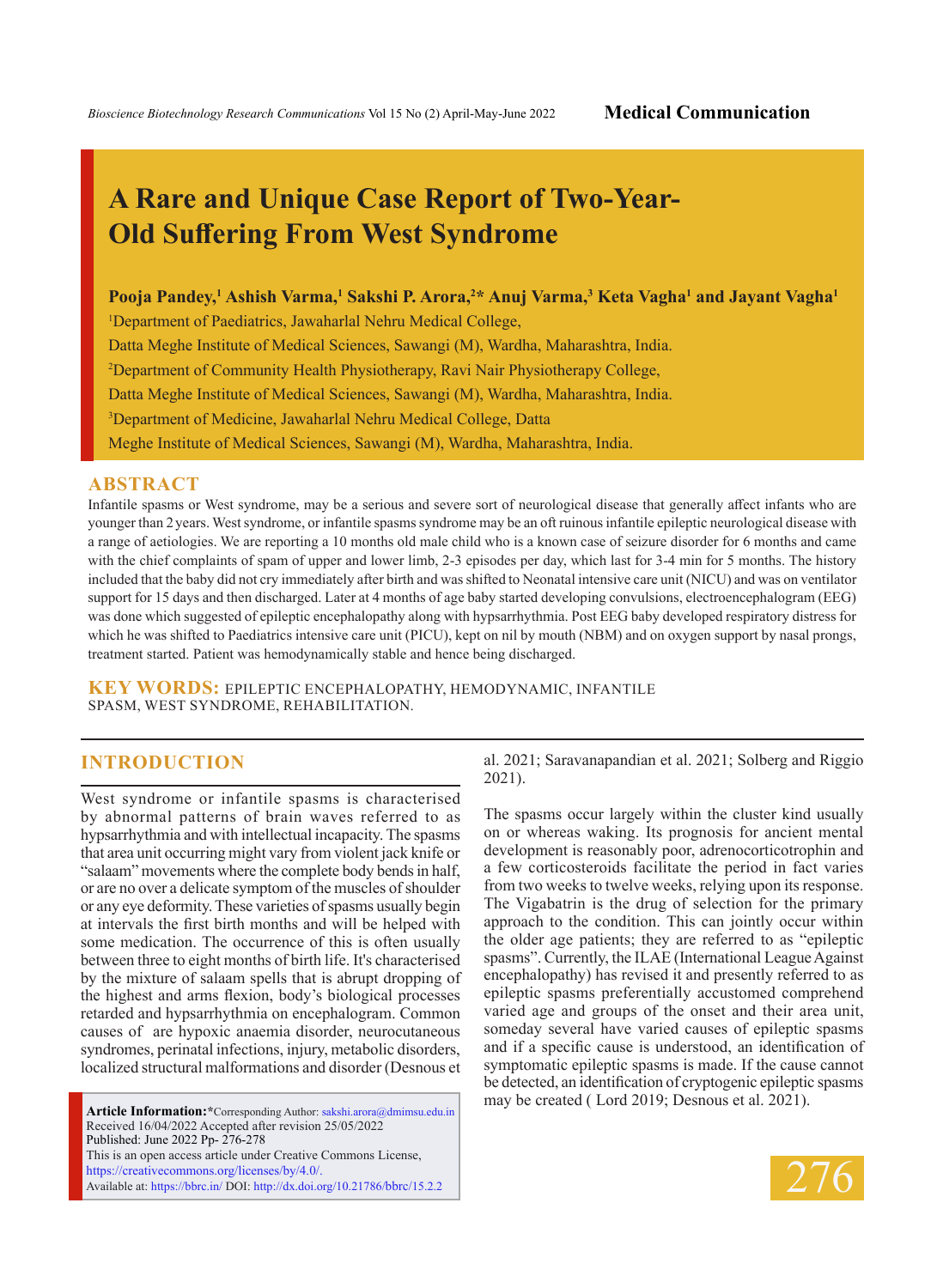#### Pandey et al.,

**Case Description:** 10-month-old male child (Figure 1) who is a known case of seizure disorder for 6 months approached the Paediatrics out patient department (OPD) with the complaint of spasm of upper and lower limbs following 2-3 episodes per day which last for 3-4 min for 5 months. It was associated with drooling of saliva. The history was narrated by the mother of the child. Guidelines of CARE (Consensus Surgical Case Report (SCARE Agha RA et al. 2020 PubMed ID 33181358) for preparing Case Reports involving human subjects has been followed.

> **Figure 1: Patient in PICU with nasal prongs on and ECG leads for constant close monitoring of vitals.**



A 2.75 kg male child born to primigravida mother at full term gestational age via lower segment caesarean section (LSCS) with meconium-stained liquor and foetal bradycardia. Baby did not cry immediately after birth and was shifted to neonatal intensive care unit (NICU) following perinatal asphyxia and was then started on IV antibiotics and was on ventilator support for 15 days and then discharged. Later at 4 months of age baby started developing convulsions for which he was taken to nearby hospital where EEG was done which suggested frequent generalised epileptiform discharges along with slow background which was sign of epileptic encephalopathy. He was then referred to AVBRH for further management. Baby did not achieve milestones as per age and has developmental delay. On examination, he was afebrile with heart rate (HR) of 110 beats per min, respiratory rate (RR) of 26 breaths per min. The cardiovascular system examination noted S1 S2 with no murmur. The respiratory system examination revealed no abnormality with equal air entry in bilateral lung fields. The patient was conscious, co-operative and well oriented to time, place and person as per the central nervous system examination. The abdominal examination suggested soft and non-tender viscera on palpation.

Patient was orally allowed and started on syrup Valparin. Dermatology opinion was taken following the hypo pigmented macules over the face to rule out tuberous sclerosis. As suggested calamine lotion was prescribed. EEG was done which was suggesting a sign of hypsarrhythmia. Post EEG baby developed respiratory distress for which he was shifted to Paediatric Intensive Care Unit (PICU). Patient was kept nil by mouth (NBM) and on O2 nasal prongs. He was started on injection Aumentin, nebulization with Levolin and Budecort was given. Tab prednisolone was started at 4mg/kg/day, ophthalmology call was done retinoscopy which was normal in range. Patient was then hemodynamically stable and hence being discharged. During the follow-up, the patient was advised for tapering off Tab. Prednisolone 20mg dissolve on 10ml, given 5ml morning, 4ml evening.

**Review of the case:** Epilepsy (in general) is characterized by recurrent episodic paroxysmal involuntary clinical events which are associated with abnormal electrical activity from the neurons. The patient may present with motor sensory psychomotor phenomena often associated with alteration in sensorium (Vaidyanathan et al. 2016).

An underlying cause for West syndrome is known in or so 70-75% of affected patients. Disorders that may result in the brain injury is associate underlying reason for West syndrome together with trauma, brain malformations like hemimegalencephaly or animal tissue abnormality, infections, body abnormalities like trisomy 21, neurocutaneous disorders like stem induration complicated (TSC), Sturge Weber syndrome, incontinent pigment, completely different metabolic/genetic diseases like adermin deficiency, non-ketotic hyperglycaemia, sirup pee disorder, PKU, mitochondrial encephalopathies and biotinidase deficiency, Otahara's syndrome, associated an abnormality (mutation) within the ARX sequence or CDKL5 sequence situated on the X chromosome (Erdemir et al. 2021). West syndrome may be a rare syndrome that may have an effect on males and on females. The X-linked sort of West syndrome mainly affects males a lot of usually than compared to females (Kankanamage and Gome 2021).

Most kids can have the declension in some adeptness or lag deed skills which need synergism of the muscles and voluntary (willing) movements also referred as psychomotor retardation. Generally, 3rd of the kids affected with West syndrome might results in continual epileptic seizures as those kids ages. This syndrome usually leads to Lennox-Gastaut syndrome along with different forms of seizures, troublesome management along with related to intellectual incapacity (Kohli et al. 2021). West syndrome has been clearly made public as a result of the association between infantile spasms with associate instrument pattern of hypsarrhythmia. The intellectual deficit appears within the majority cases at intervals that infantile spasms are not controlled with medication, this is (often/this can be) often an organic process aspect of the condition and not a manifestation that has got to primarily be gift thus on define the syndrome. The analysis of the interictal and attack encephalogram readings, at the side of the clinical